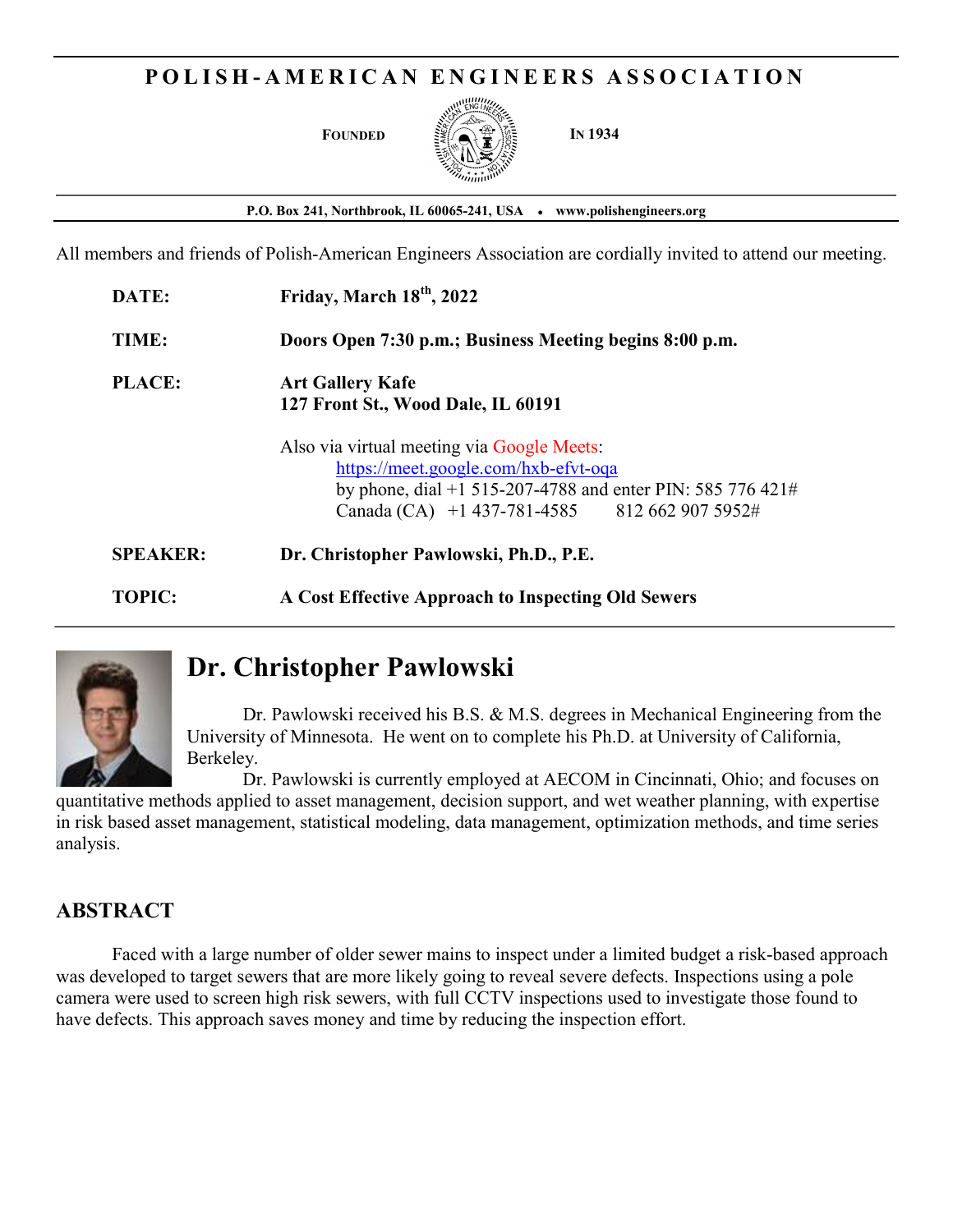## PAEA Announcements

#### MEETING LOCATION

Our February meeting will be held both in person, at:

Art Gallery Kafe 27 Front St., Wood Dale, IL 60191

and virtually, via Google Meets:

https://meet.google.com/ipd-rfro-sif

Or by phone: Dial-in: (US) +1 678-561-1342 PIN: 407 669 572# Canada (CA) +1 226-213-8281 PIN: 570 286 898 5753#

Please note that we have switched to Google Meets.

We suggest familiarizing yourself with Google Meets prior to the meeting. Here is a link to the Google Meets Help page with all the information & tutorials needed:

https://support.google.com/meet/?product\_name=UnuFlow&hl=en&visit\_id=637728058039635076-1002787507&rd=1&src=supportwidget0&hl=en#topic=7306097

>>>>>>>>>>>>>>>>>>>>>>>>>>>>>>>>>>>>>>>>>>>>>>>>>>>>>>>>>>>>>>>>>>>>>>>>>>>>>>>

## 2022 Membership Dues

There is no change in dues for 2022: \$70 per year, seniors and students \$35 per year.

We ask that everyone pay their dues as soon as possible, as this is our source of operating funds.

Questions? You may inquire during the meeting or send an email to:

administration@polishengineers.org

You may send your dues (checks payable to the Polish American Engineers Association) to:

Mr. Andrew Pawlowski P.O. Box 241 Northbrook, IL 60065-241

You may also pay your dues at our meetings (when applicable), and receive your Membership Card immediately.

Again, dues are critical in supporting the work of the PAEA- thank you for your support.

>>>>>>>>>>>>>>>>>>>>>>>>>>>>>>>>>>>>>>>>>>>>>>>>>>>>>>>>>>>>>>>>>>>>>>>>>>>>>>>

## PAEA Statement on Russian Federation Invasion of Ukraine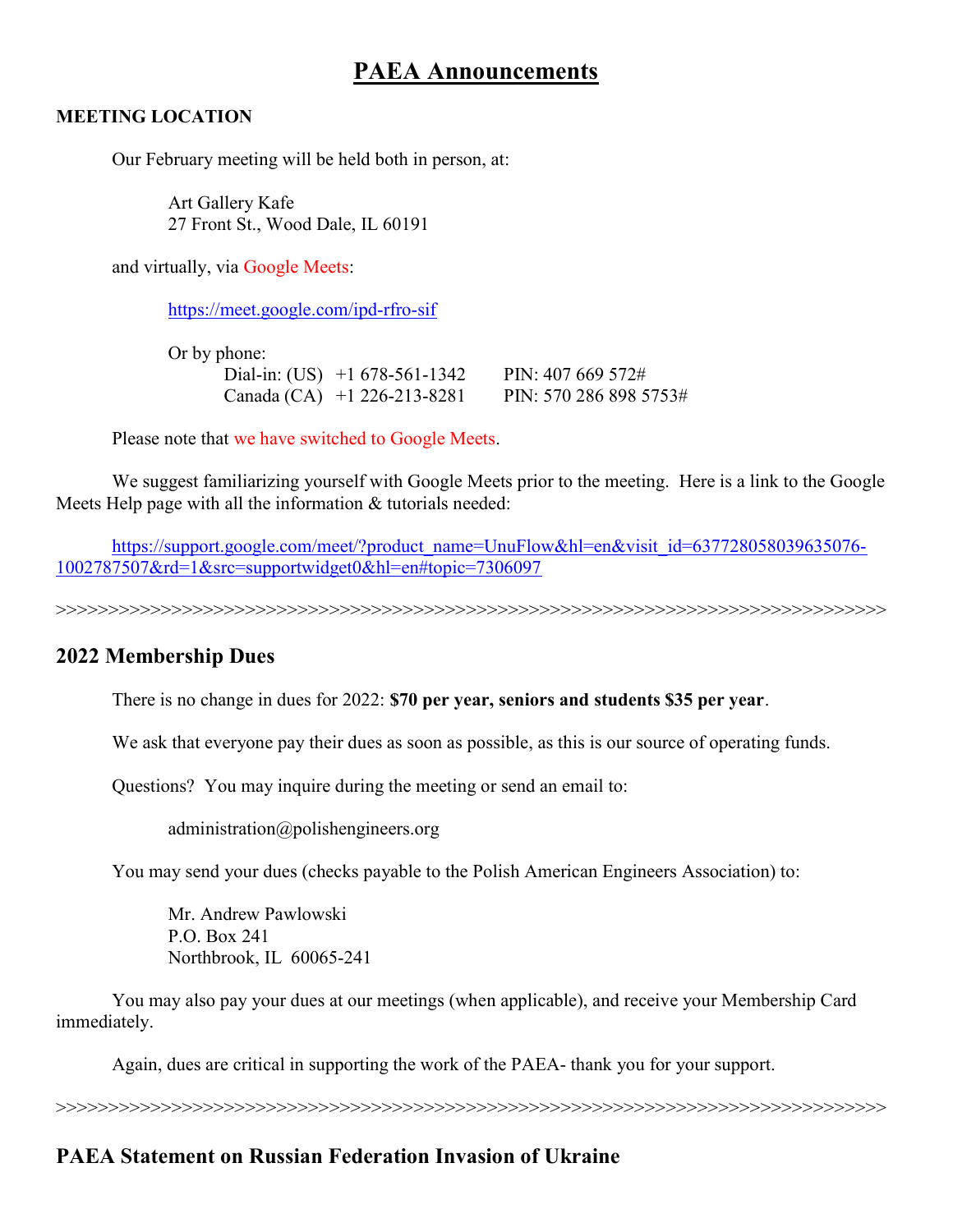Along with many Polonia organizations, the PAEA sent out a statement about the senseless war in Ukraine (also on our website). Of course we denounced the invasion in the strongest terms. We also applauded the many Polonia and other organizations, as well as individuals who are working to help as they can.

 As a member of the Polish American Congress (PAC), we can direct all interested in making a financial donation to the PAC website:

#### https://pac1944.org/important-news/polonia-for-ukraine/

The following are links to other Polonia websites with information and opportunities to help:

https://pacillinois.org/statement-on-the-russian-invasion-of-ukraine/

https://www.zlpchicago.org/

>>>>>>>>>>>>>>>>>>>>>>>>>>>>>>>>>>>>>>>>>>>>>>>>>>>>>>>>>>>>>>>>>>>>>>>>>>>>>>>

## Loss of Long-Time Member, Jozef Srodulski

 It is with great sadness that we inform that our long-time member and great supporter, Ing. Jozef Srodulski, P.E., born February 23<sup>rd</sup>, 1935, passed away February 28<sup>th</sup>, 2022. There was a funeral mass at St. Theresa in Chesapeake, VA March  $12^{th}$ , 2022 (thanks to Danuta Szymulanski & Rene Pietrzyk for sponsoring flowers from the PAEA).

He will be remembered for his technical expertise and dedication to the field; as well as for his great humanity, being so generous with his time and talent in support of others within the PAEA and in Polonia.

 Our condolences go out to Mrs. Teresa Srodulska and the entire Srodulski family. May Mr. Srodulski's Soul rest in God's Peace. May he find his reward in Heaven for all the kindness he shared.

>>>>>>>>>>>>>>>>>>>>>>>>>>>>>>>>>>>>>>>>>>>>>>>>>>>>>>>>>>>>>>>>>>>>>>>>>>>>>>>

## 2022 Polish Constitution Day Parade – May  $7<sup>th</sup>$ , 2022

The Polish Constitution Day Parade will take place in 2022! It will be held Saturday, May  $7<sup>th</sup>$ , beginning at 11:30am, at Columbus Dr. and Balbo Dr., Chicago, IL.

 The PAEA traditionally participates in the parade, and then meets afterwards for pizza. It's a great time, and an opportunity to get together and catch up (esp. given the lack of face-to-face time in the last couple years!).

We encourage all who can to participate. At our meeting, we will be asking for a list of those able to participate. Please also let us know via email  $(\text{contact}(\hat{a})$  polishengineers.org) if you will be able to participate.

We need to apply for participation by April  $1<sup>st</sup>$ , 2022. So we need to have enough participants by then.

>>>>>>>>>>>>>>>>>>>>>>>>>>>>>>>>>>>>>>>>>>>>>>>>>>>>>>>>>>>>>>>>>>>>>>>>>>>>>>>

## 2022 Ralph Modjeski Scholarship

 Our 2022 Ralph Modjeski Scholarship cycle begins, with the expanded eligibility requirements implemented in 2021 (and valid until modifications are deemed necessary). Our web page will be updated accordingly, shortly.

 Please let friends and family, as well as anyone you feel might be interested, know. As a reminder, applications are accepted till the end of May 2022.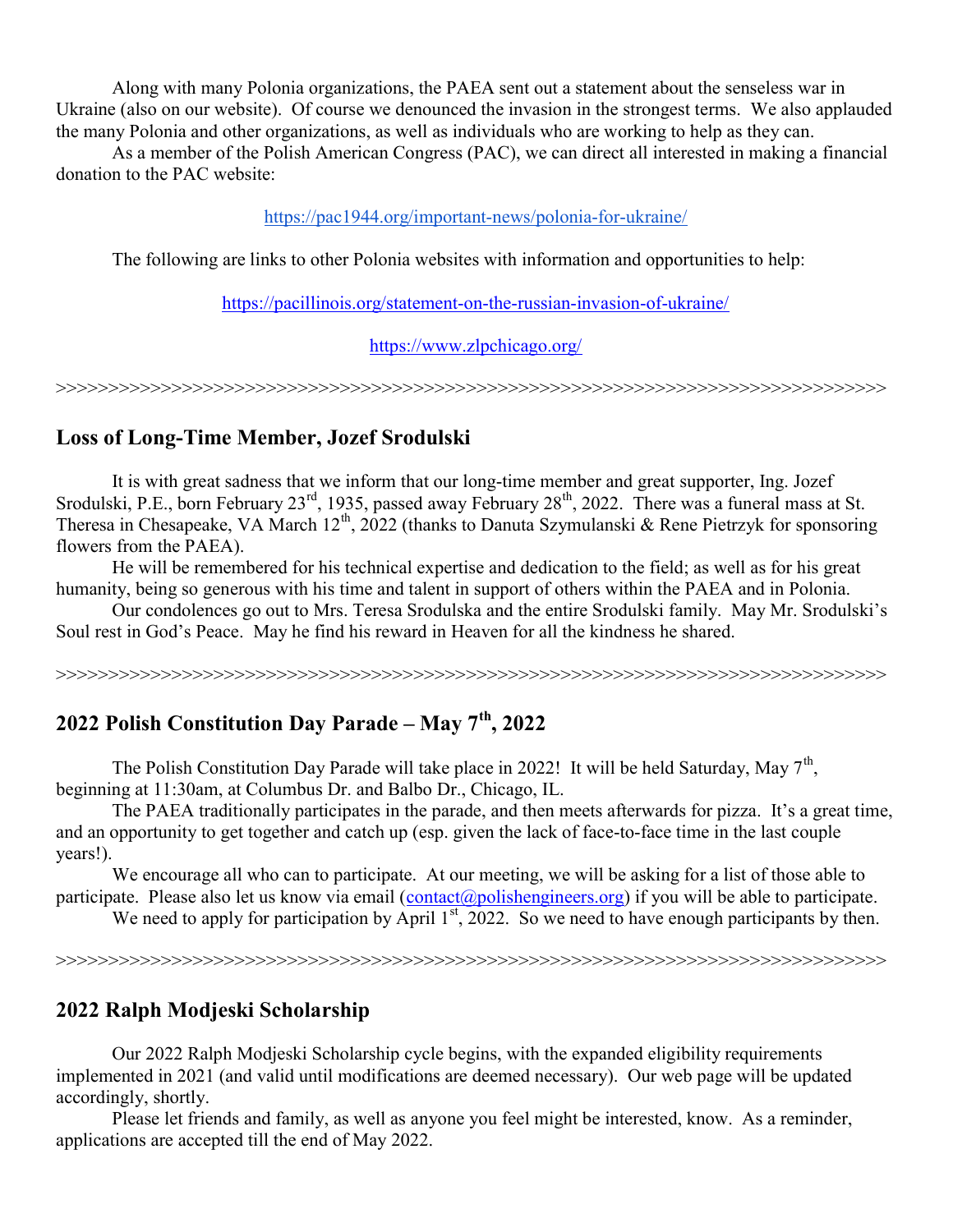## 5 th Annual World-Wide Conference of Polish Engineers – 23-25 June, 2022

 All PAEA Members and Sympathizers are invited to join the 5th Annual World-Wide Conference of Polish Engineers (ŚZIP), taking place 23-25 June, 2022, in Gliwica, Poland. For more information (in Polish, as will be the conference), please see:

https://szip.org.pl/program/

>>>>>>>>>>>>>>>>>>>>>>>>>>>>>>>>>>>>>>>>>>>>>>>>>>>>>>>>>>>>>>>>>>>>>>>>>>>>>>>

## 2022 PAEA Picnic

For 2022, we will be holding our annual PAEA Picnic August  $21<sup>st</sup>$ , at Jack & Lydia's Resort (38610 N Edgewood St, Lake Villa, IL 60046). Based on feedback and suggestions, we decided to change the venue for 2022.

 Jack & Lydia's comes highly recommended. The facilities fit well to our picnic. However, some modifications will be necessary.

More details to come closer to the event. But please mark your calendars now, to be sure to be able to make it. And, as always, let family, friends, and colleagues know.

>>>>>>>>>>>>>>>>>>>>>>>>>>>>>>>>>>>>>>>>>>>>>>>>>>>>>>>>>>>>>>>>>>>>>>>>>>>>>>>

## Member News/Update

 We would like to remind everyone that we are looking for achievements of as well as other noteworthy news about our Members (that's you!). Please send us information about yourself or another Member (please ensure they agree to have this information publicized) to contact@polishengineers.org. We will publish in the next Bulletin available.

>>>>>>>>>>>>>>>>>>>>>>>>>>>>>>>>>>>>>>>>>>>>>>>>>>>>>>>>>>>>>>>>>>>>>>>>>>>>>>>

## Job Postings – Please Send

 As part of our mission of mutual support, we would like to offer job openings to our Members. Please send any openings you know about to contact@polishengineers.org. Please let us know where it is OK to post (our website in Members Only, our public page; Facebook, LinkedIn pages, etc.

 We would also like to post on our website (in the Members Only section) links to job listings of companies in our network. So please send those as well. We would like to list your name next to the link, so those applying through those links can have a reference person to cite. Please let us know if you would rather not be listed.

 Thank you in advance to taking time now to send us this information, which supports our common mission!

>>>>>>>>>>>>>>>>>>>>>>>>>>>>>>>>>>>>>>>>>>>>>>>>>>>>>>>>>>>>>>>>>>>>>>>>>>>>>>>

#### Reminder- Polish American Engineers Association on LinkedIn!

We would like to remind our Members & Supporters that the PAEA is on LinkedIn: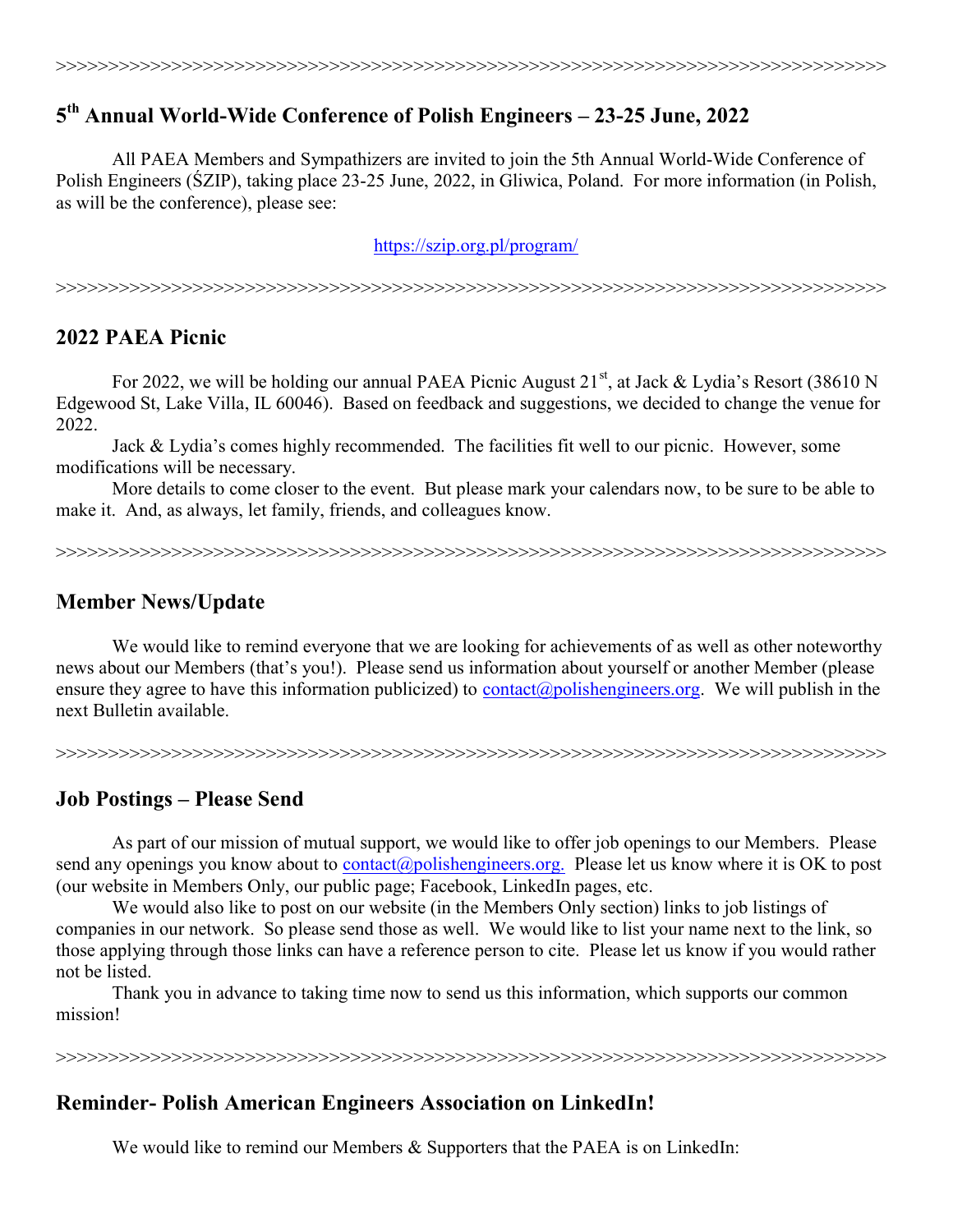#### www.linkedin.com/groups/12032140

 Check out our Group, become a member, and post interesting and relevant content. The more active we are, and the more interesting information we post, the more likely we are to attract others to our Group, in addition of course to the benefits of inter-Group communication.

>>>>>>>>>>>>>>>>>>>>>>>>>>>>>>>>>>>>>>>>>>>>>>>>>>>>>>>>>>>>>>>>>>>>>>>>>>>>>>>

## Reminder- the Polish American Engineers Association on Facebook

We would also like to remind our Members & Supporters that the PAEA is on Facebook:

https://www.facebook.com/Polish-American-Engineers-Association-PAEA-1153830014674800/

Please check it out, and help us keep it active by 'like'-ing and posting interesting material.

>>>>>>>>>>>>>>>>>>>>>>>>>>>>>>>>>>>>>>>>>>>>>>>>>>>>>>>>>>>>>>>>>>>>>>>>>>>>>>>

Next Meeting Date 15 April, 2022 (currently planning in-person)

Note: we will be monitoring the COVID situation, and may need to revert back to virtual meetings should the situation deteriorate.

>>>>>>>>>>>>>>>>>>>>>>>>>>>>>>>>>>>>>>>>>>>>>>>>>>>>>>>>>>>>>>>>>>>>>>>>>>>>>>>

Corrections None highlighted.

## Special Interest

 If anyone has an item of Special Interest to the PAEA Membership and sympathizers, please sent the details to contact@polishengineers.org for inclusion in the next (monthly except for June-August & December) published Bulletin.

 Note that information provided is for Member & Sympathizer interest, and does not represent the views of the Polish American Engineers Association. Events listed are not in any way sponsored by the PAEA.

## Association of Polish Engineers in Canada, Kitchener Branch – Presentation on Drones Saturday, 19 March, 2022 @ 13h00CDT – Virtually via Zoom

 Colleagues in our sister organization, the Association of Polish Engineers in Canada, have invited us to an interesting presentation on drones:

Title: Remotely Piloted Aerial Systems: Anatomy and Use Cases

Abstract: The presentation will consist of a series of topics related to understanding how quadrotors fly and navigate. Furthermore, we will examine the popular use cases for drones in various applications and industries, such as Policing, National Defense, and Industrial environments. Topics will include, what a system consists of, aerodynamic considerations, control systems, and the likely evolution drone development will undergo.